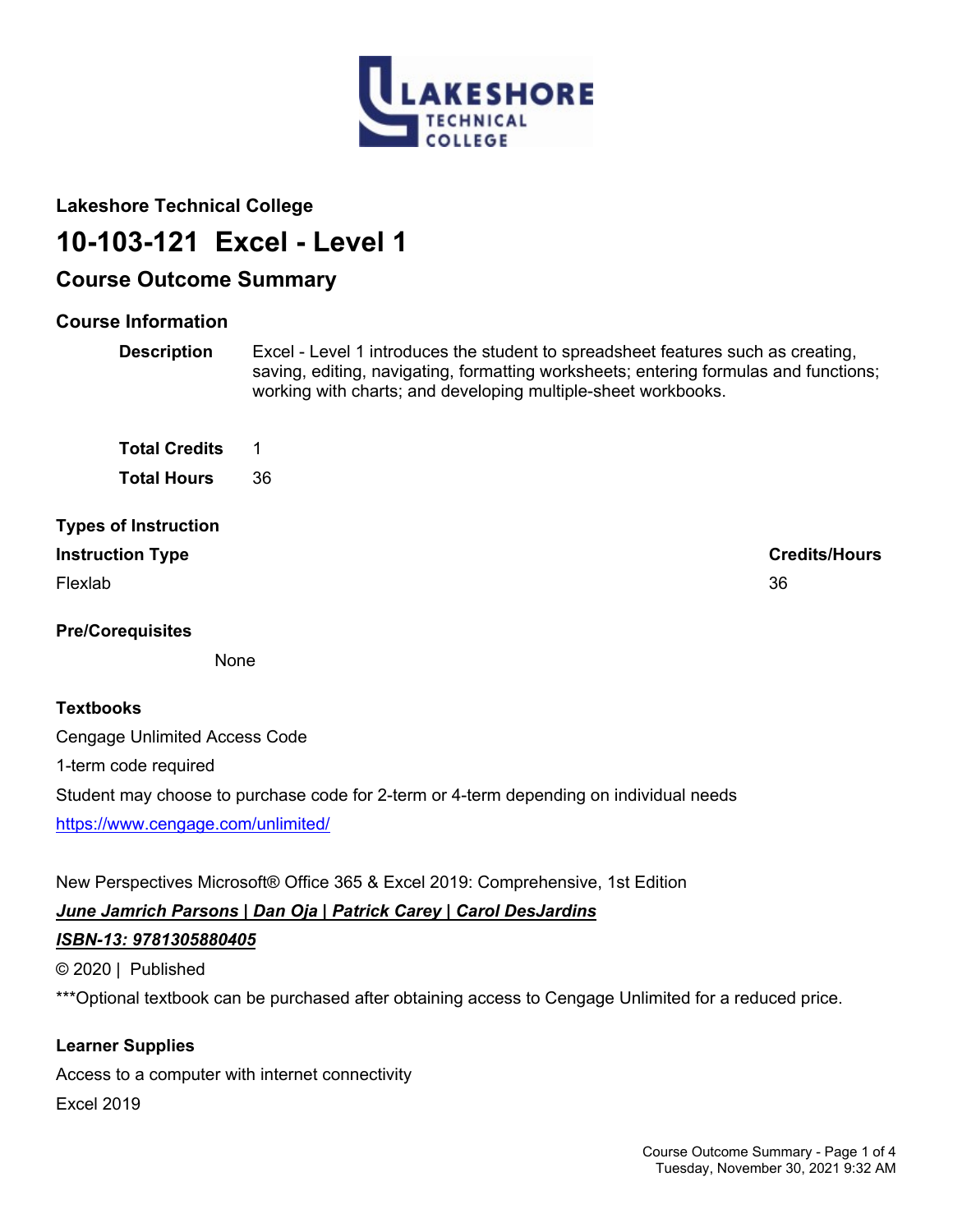## **Core Abilities**

#### **1. Apply learning**

**Criteria**

- 1.1. Learner transfers academic knowledge and principles to life and work situations
- 1.2. Learner incorporates prior learning
- 1.3. Learner knows when to ask for help
- 1.4. Learner demonstrates appropriate safety precautions
- 1.5. Learner identifies the need for lifelong learning
- 1.6. Learner develops the ability to research beyond the required work
- 1.7. Learner demonstrates a curiosity for learning about cultures, norms, and practices

#### **2. Integrate technology**

**Criteria**

- 2.1. Learner determines which tasks can be performed more efficiently by using technology
- 2.2. Learner uses technology to perform tasks more efficiently
- 2.3. Learner adapts to changing/emerging technology
- 2.4. Learner selects culturally appropriate technology/tools to communicate with diverse groups

#### **3. Use mathematics effectively**

**Criteria**

- 3.1. Learner solves real world problems using mathematics
- 3.2. Learner measures accurately
- 3.3. Learner analyzes graphical information
- 3.4. Learner demonstrates an understanding of world measurements and foreign currency exchange

### **Course Competencies**

#### **1. Create basic text and formulas in Microsoft Excel**

**Linked Core Abilities** Apply learning Integrate technology Use mathematics effectively

#### **Assessment Strategies**

- 1.1. SAM Training
- 1.2. SAM End of Module Project
- 1.3. SAM Project
- 1.4. SAM Exam
- 1.5. Review Problem

#### **Criteria**

*You will know you are successful when:*

- 1.1. you enter and edit text and data into a spreadsheet
- 1.2. you created formulas
- 1.3. you insert/delete rows and columns
- 1.4. you adjust column width and row height
- 1.5. you enter a function
- 1.6. you setup the worksheet to print
- 1.7. you can change views in the worksheet
- 1.8. you are able to copy cell contents to different cells

#### **Learning Objectives**

1.a. Open and save an Excel spreadsheet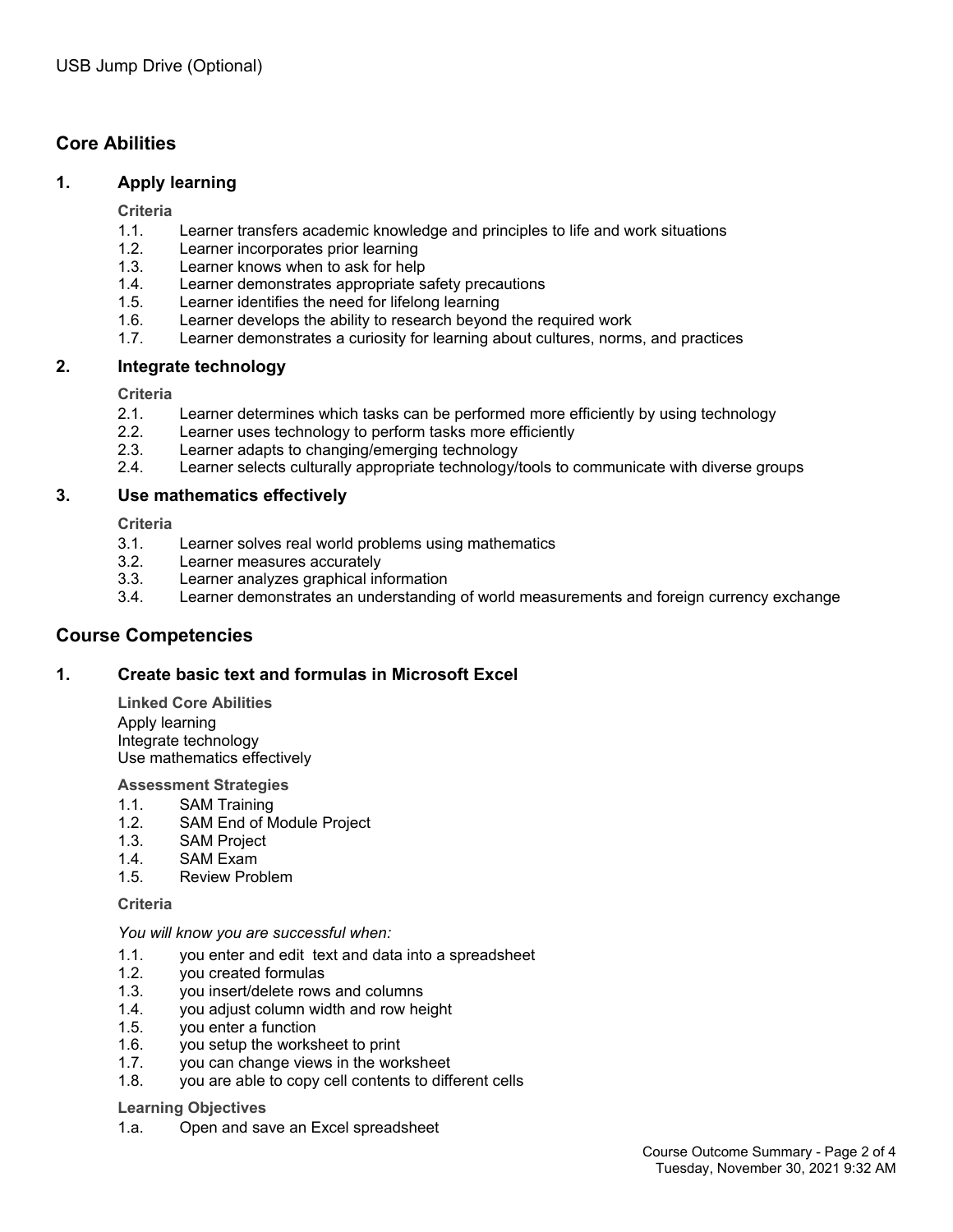- 1.b. Insert, rename, and move worksheets
- 1.c. Enter text, dates, and numbers
- 1.d. Wrapping text
- 1.e. Enter a formula
- 1.f. Use cut, copy, and paste to move and delete cells
- 1.g. Create AutoSum and COUNT functions
- 1.h. Insert, delete, and resize rows and columns
- 1.i. Use flash fill
- 1.j. Apply borders
- 1.k. Change printing options

#### **2. Apply formatting to cells**

**Linked Core Abilities** Apply learning Integrate technology

**Assessment Strategies**

- 2.1. SAM Training<br>2.2. SAM End of M
- SAM End of Module Project
- 2.3. SAM Project
- 2.4. SAM Exam<br>2.5. Review Pro
- Review Problem

#### **Criteria**

*You will know you are successful when:*

- 2.1. you format text and data
- 2.2. you modify background color and images
- 2.3. you merge cells
- 2.4. you copy cell formatting
- 2.5. you change row and height values
- 2.6. you apply cell styles
- 2.7. you use themes
- 2.8. you use conditional formatting
- 2.9. you prepare data for print by adding titles, page breaks, headers and footers

#### **Learning Objectives**

- 2.a. Apply font, font size, font styles, and font color
- 2.b. Apply fill colors and backgrounds
- 2.c. Apply number formats
- 
- 2.d. Align, indent, and merge cells<br>2.e. Add cell borders and rotate tex 2.e. Add cell borders and rotate text<br>2.f. Apply cell styles and themes
- Apply cell styles and themes
- 2.g. Copy and paste formats<br>2.h. Find and replace text an
- Find and replace text and formats
- 2.i. Use conditional formatting
- 2.j. Modify the page setup properties

#### **3. Apply formulas and functions**

**Linked Core Abilities** Apply learning Integrate technology Use mathematics effectively

#### **Assessment Strategies**

- 3.1. SAM Training
- 3.2. SAM End of Module Project
- 3.3. SAM Project
- 3.4. SAM Exam
- 3.5. Review Problem

#### **Criteria**